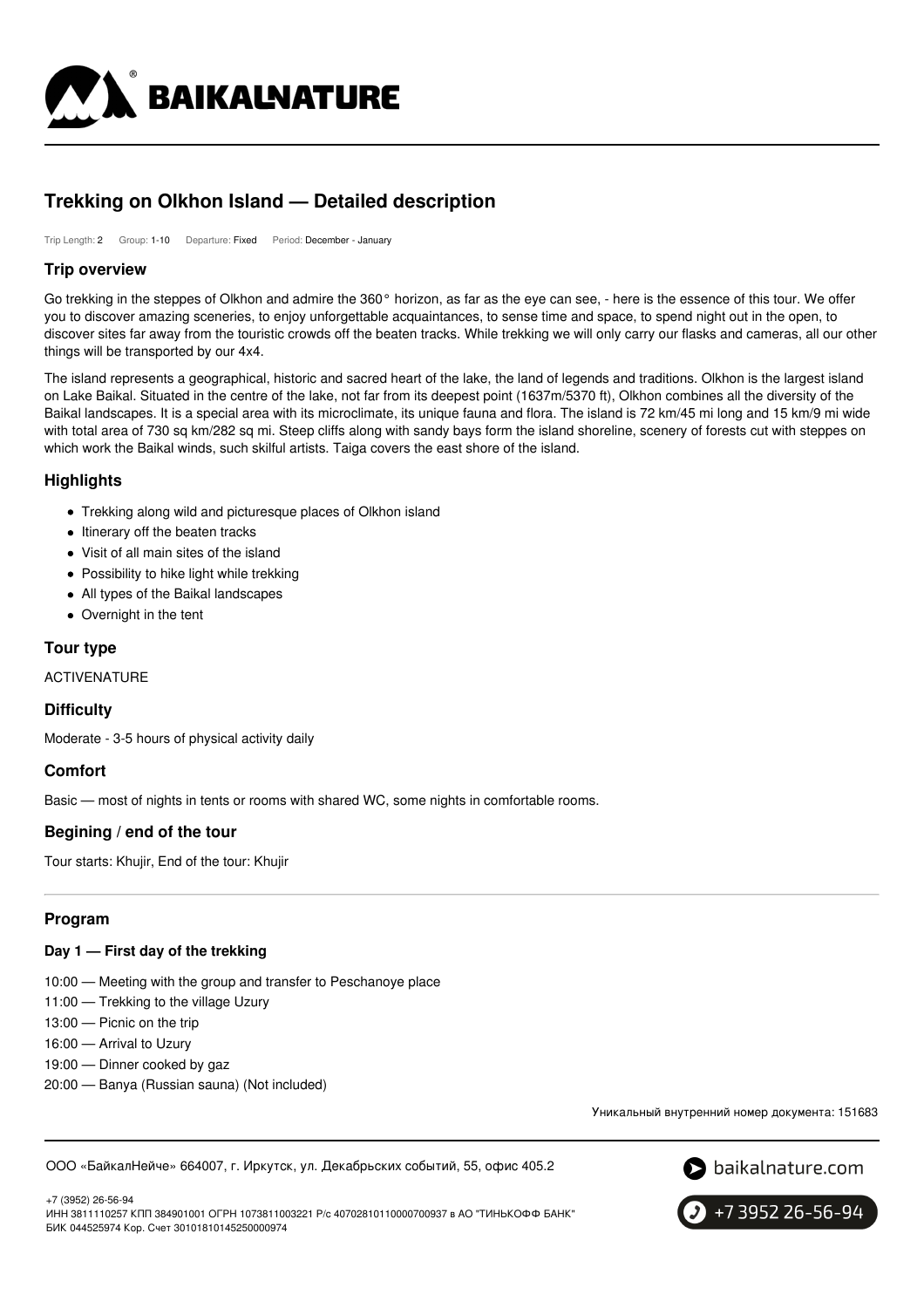

Overnight in tent Hotels: Camping,

### **Day 2 — North of the lake and return to Khujir**

09:00 — Breakfast

10:00 — Trekking to Khoboy cape

13:00 — Picnic on the way

16:00 — Return to Khujir

#### **Departures**

| <b>Start</b> | End        | Basic price per person |
|--------------|------------|------------------------|
| 29.05.2020   | 30.05.2020 | 30200.00 RUB           |
| 05.06.2020   | 06.06.2020 | 30200.00 RUB           |
| 18.06.2020   | 19.06.2020 | 30200.00 RUB           |
| 27.06.2020   | 28.06.2020 | 30200.00 RUB           |
| 10.07.2020   | 11.07.2020 | 30200.00 RUB           |
| 16.07.2020   | 17.07.2020 | 30200.00 RUB           |
| 24.07.2020   | 25.07.2020 | 30200.00 RUB           |
| 31.07.2020   | 01.08.2020 | 30200.00 RUB           |
| 06.08.2020   | 07.08.2020 | 30200.00 RUB           |
| 14.08.2020   | 15.08.2020 | 30200.00 RUB           |
| 22.08.2020   | 23.08.2020 | 30200.00 RUB           |
| 26.08.2020   | 27.08.2020 | 30200.00 RUB           |
| 01.09.2020   | 02.09.2020 | 30200.00 RUB           |
| 05.09.2020   | 06.09.2020 | 30200.00 RUB           |
|              |            |                        |

#### **Note**

The indicated price is for the group of 3 participants minimum. If there are less persons in the group, the small group supplement is applied: - for a group of 3 participants, a supplement is 8 200 roubles / per person - for a group of 2 participants, a supplement is 12 600 roubles / per person - for an individual tourist , a supplement is 28 000 roubles. The trekking can be organised any dates from mid-May to mid-September. Optionally, we can book for you private or scheduled transfer from Irkutsk to Olkhon island, accommodation and meals.

#### **What's included**

Уникальный внутренний номер документа: 151683

ООО «БайкалНейче» 664007, г. Иркутск, ул. Декабрьских событий, 55, офис 405.2



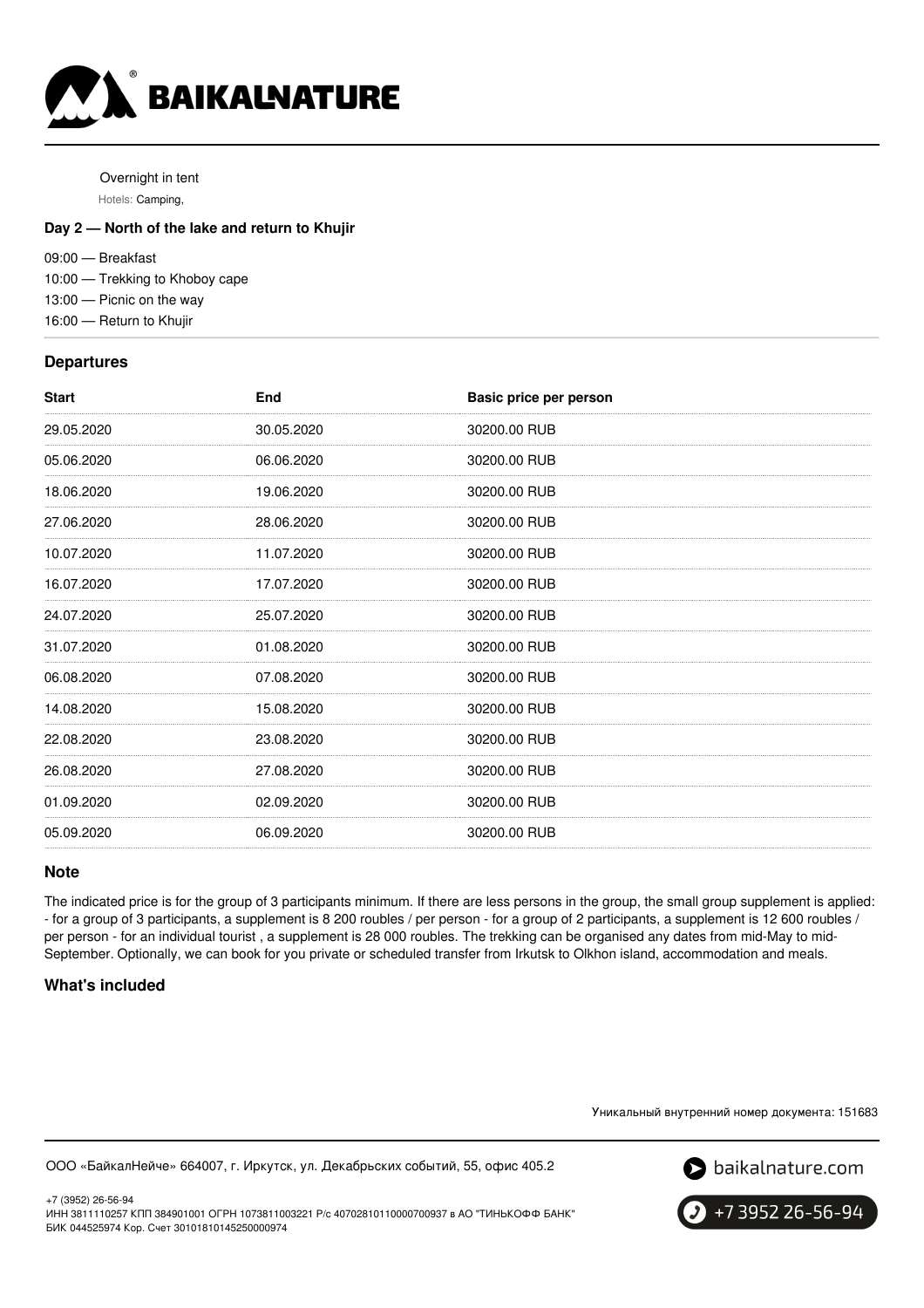

#### **Price includes**

- English-speaking guide
- Accommodation as per itinerary
- Transport as per itinerary
- Reserves and national parks entrance permissions
- Tent rental
- Meals according to the program

# **Checklist & Equipment**

#### **Price does not include**

- Personal expenses and tips
- Banya
- Letter of invitation
- Sleeping bag rental

It is hot in summer at Lake Baikal area. Nevertheless, you should always have something to put on, as weather in Siberia is very changeable.

If you plan your trip in May or September, please feel free to bring your hat, gloves and windjacket in case of snow or rain. June is also pretty cool.

July and August are the hottest months, which offer you temperatures of 25  $\degree$  - 35  $\degree$  at daytime and 15  $\degree$  - 18  $\degree$  at night. On the shores of Lake Baikal, like in the Alps, you should wear T-shirts and shorts in the sunny afternoons, sweaters and jackets in the cool evenings. We recommend you to pack all your stuff in two bags: a small backpack and a large travelling bag.

SMALL BACKPACK: will be useful for carrying your personal belongings during the day (camera, film, personal medication, bottled water, etc.) You will also use it as hand luggage during air travel for all your heavy (to lighten the travel bag in the luggage compartment), fragile (camera, etc.) and necessary (toilet bag, etc.) things.

BIG TRAVEL BAG or BIG BACKPACK: must contain the rest of your stuff. It will be in the luggage compartment during the flight. It will be transported by vehicles.

#### **Recommended checklist**

Sleeping bag rated from 0° C to +15° C Raincoat or wind and waterproof shell jacket (with hood !) POLARTEC or similar pullover **Shorts** T-shirts Socks Comfortable walking shoes (like Vibram or similar) Headlamp Sunscreen for skin and lips Sunglasses with filter Toilet roll Flask Flip-flops for banya Comfortable pants Towel Swimsuit Wipes

#### **Meals**

Cold lunch and hot dinner, cooked on an open fire in the evening. If you are a vegetarian or have any particular preferences, please let us know, so we could adapt the menu.

# **Visa**

Уникальный внутренний номер документа: 151683

ООО «БайкалНейче» 664007, г. Иркутск, ул. Декабрьских событий, 55, офис 405.2



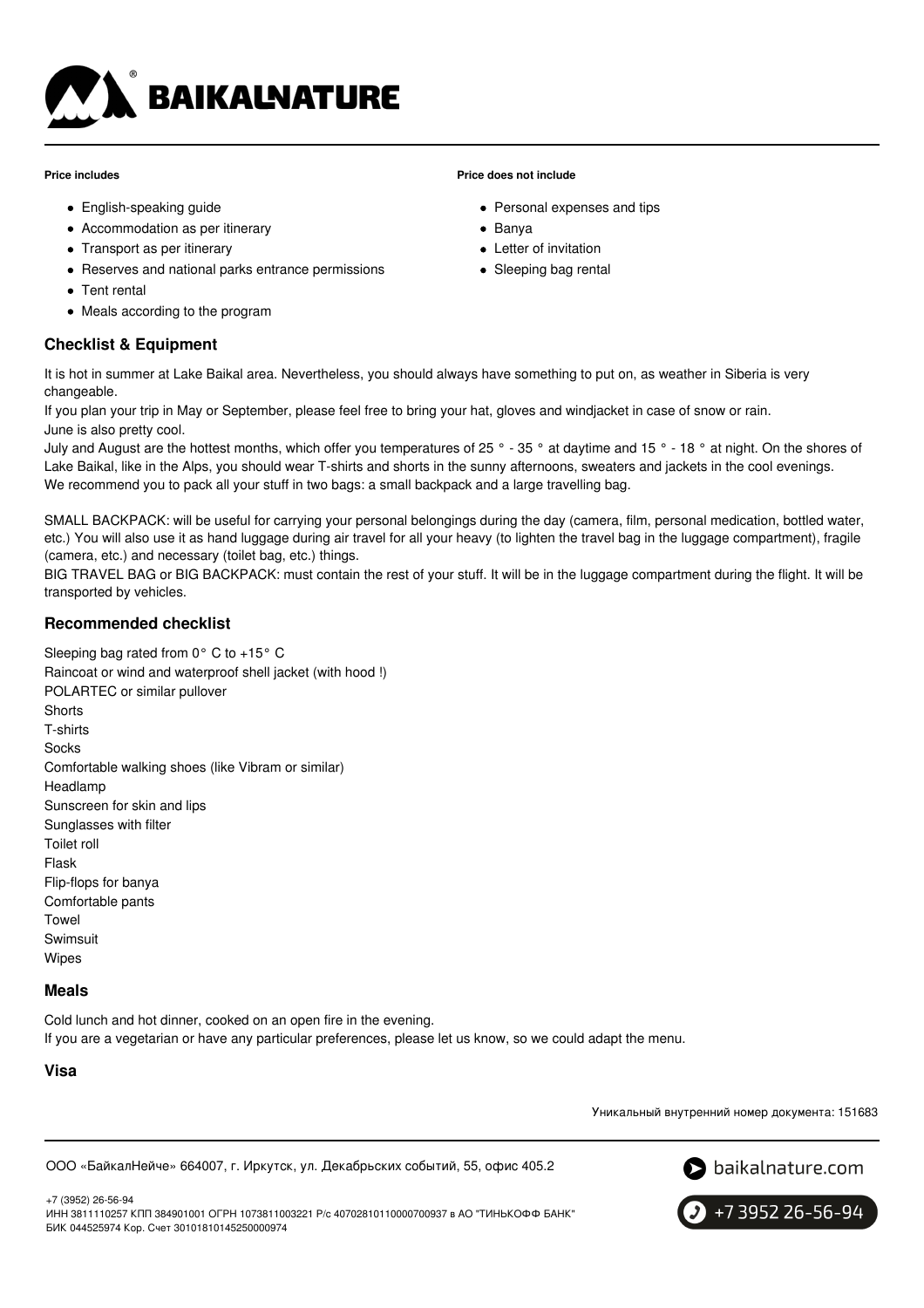You need a tourist visa to travel to Russia. It can be issued for a maximum period of 30 days. Your passport has to be valid for at least six months after the expiry date of your visa and to have at least two blank pages.

BaikalNature offers visa support and has created "BaikalNature letter of invitation" package. If you buy a BaikalNature tour, this package is absolutely free; when you buy any other BaikalNature service, you will have to pay for this package. For more information please conact your nearest Russian Embassy or Visa Application Center.

#### **Money**

The Russian currency is ruble. In all cities and many large villages of Russia, you can easily withdraw rubles, using a Visa or MasterCard, from ATMs, located in banks, department stores or hotel lobbies, some of them are open 24 hours a day. If you have euros or dollars with you, exchange offices will allow you to change them easily in the cities, seldom in the countryside. However, it can be difficult to exchange traveler's checks, even in cities.

#### **Tipping**

All persons who compose the BaikalNature travel team (guides, drivers, cooks, etc.) are paid a decent wage for their services and do not expect any tips from you. So you have no obligation to leave anything. If you really want to express your satisfaction by leaving a gratuity, and if it is in foreign currency, be aware that torn or glued coins and banknotes cannot be exchanged. Anyway, thank you for your tips, left at your discretion in envelopes.

#### **Health**

You need to get a health examination before a great trip. Consult your doctor. Get a dental checkup. If you have health problems that could worsen during the trip, make sure you have taken all your medications with you.

Provide a first aid kit that includes among other items:

- aspirin or paracetamol,
- anti-diarrheal pills,
- antiseptic,
- adhesive plaster,
- sterile pads.

If you have individual diseases, make sure you have taken your medications.

**BAIKALNATURE** 

# **Medical Form**

A good physical condition is required.

# **Emergency Contact**

You can contact BaikalNature by phone: +73952 26 56 94. In addition, your call will be forwarded to your manager, reachable 7/7.

#### **Legal Mentions**

Professional Guarantees: BaikalNature LLC (ООО "БайкалНейче"), United Federal Register of Tour Operators number: RTO 009402. Financial Guarantee: "Gaide insurance company" JSC (АО "Страховая компания Гайде"). Insurance contract N 10058/21-49 from October 08, 2021. Amount of coverage: 500 000 RUB. Legal and actual address: BaikalNature LLC 119А Dekabrskikh Sobyti Str., office 13 664007 Irkutsk Russia

#### **Cancellation Options**

The cancellation options are:

- more than 30 days before departure 15% of the tour price,
- 29 7 days before departure 30% of the tour price,
- less than 7 days before departure 50% of the tour price.

Уникальный внутренний номер документа: 151683

ООО «БайкалНейче» 664007, г. Иркутск, ул. Декабрьских событий, 55, офис 405.2